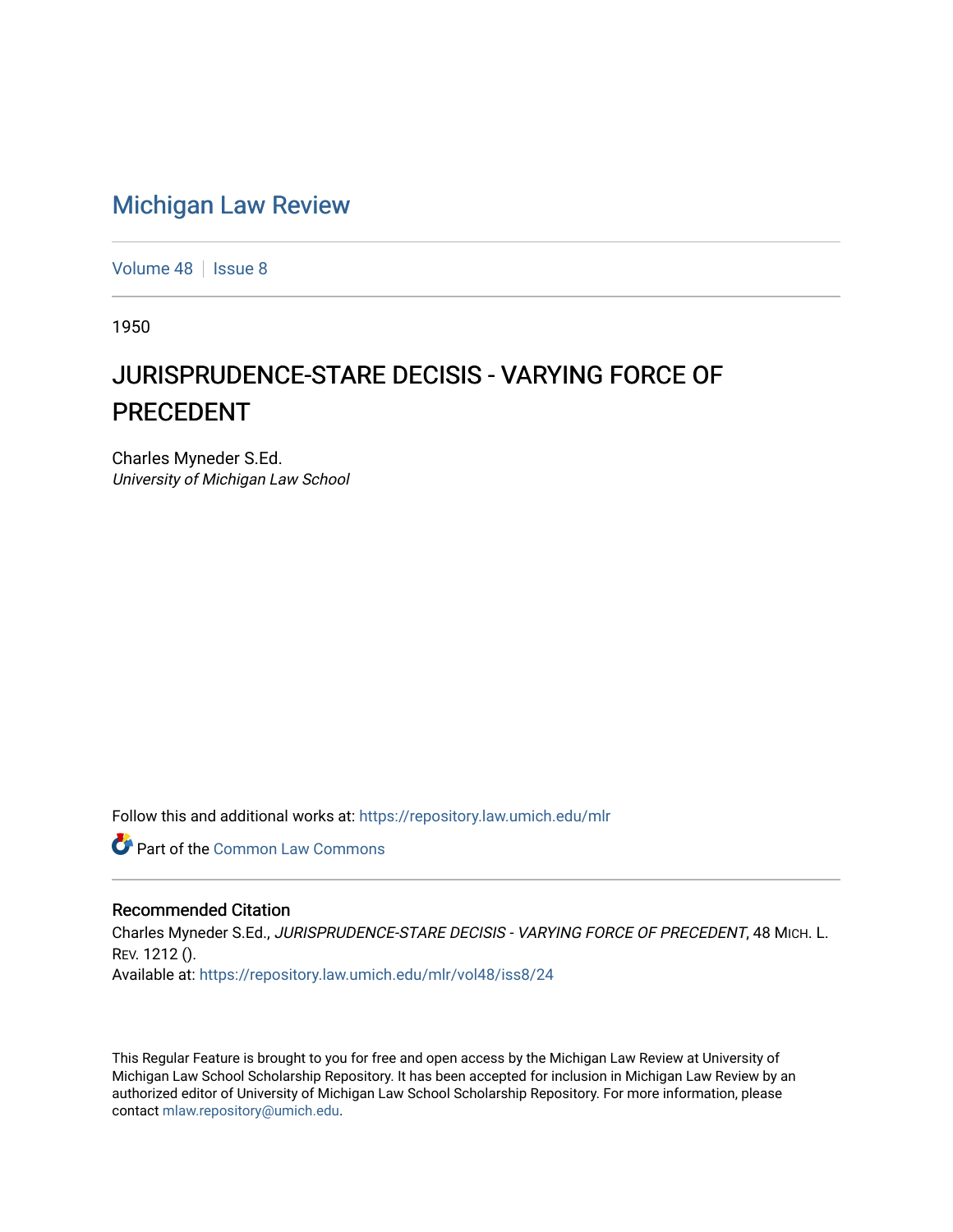JURISPRUDENCE-STARE DECISIS - VARYING FORCE OF PRECEDENT-Plaintiff passenger brought an action against defendant driver to recover for injuries arising from the latter's negligence in operating an automobile while the parties were engaged in a joint enterprise. Defendant contended that his own negligence should be imputed *to* the plaintiff *to* bar recovery. Defendant offered as authority a previous decision by the same court<sup>1</sup> in which a passenger, a joint enterpriser with the driver, sued both the driver and the absentee owner of the automobile. There the court dismissed the action against *both* defendants on the ground of imputed negligence. But the reasoning and authority offered by the court were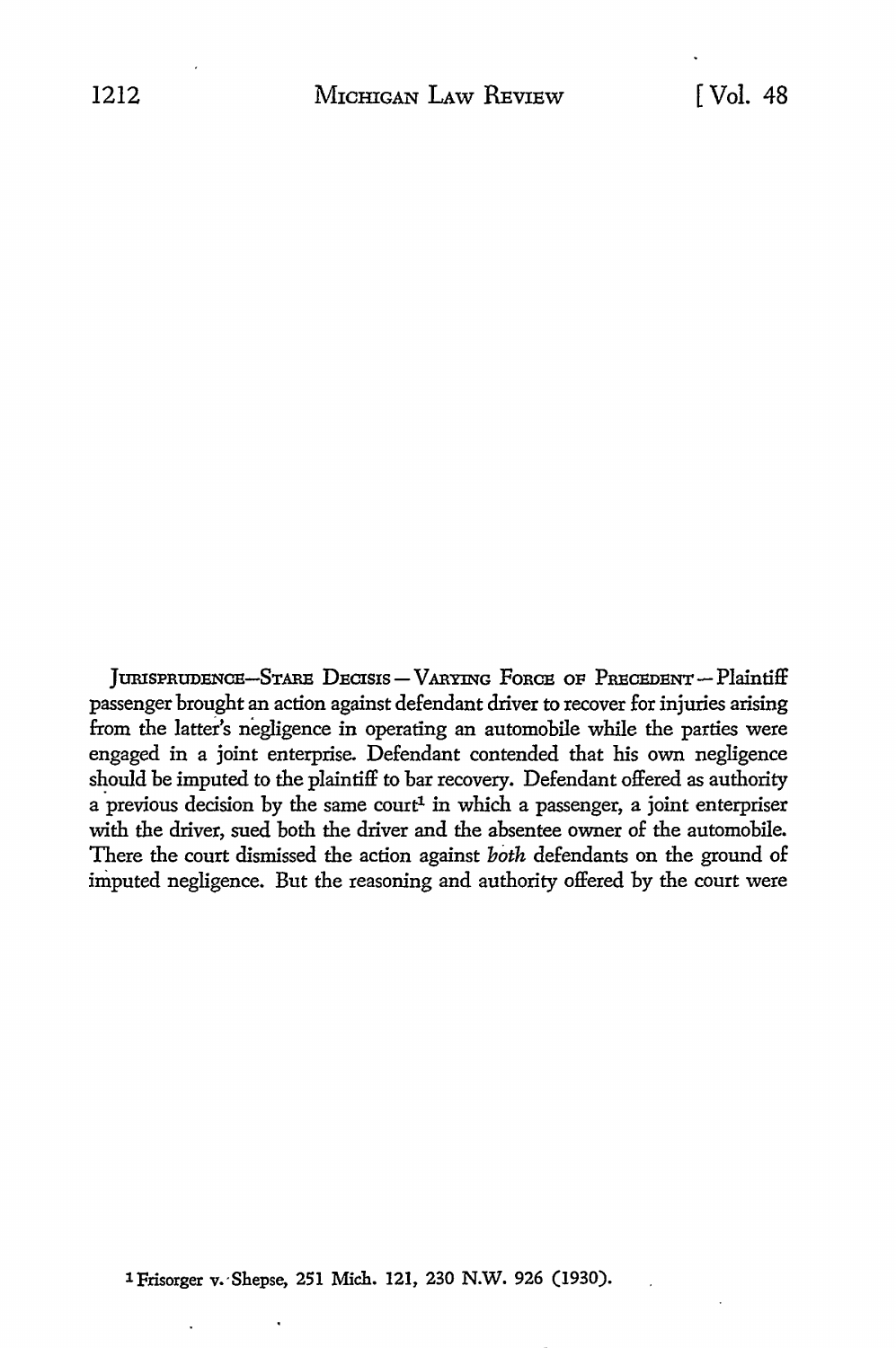1950] RECENT DECISIONS 1213

appropriate only to the cause of action against the absentee owner. Without any indication that the issue had been considered, this prior case had decided that the negligence of a driver is imputable to a passenger, where the two were engaged in a joint enterprise, so as to bar recovery by the passenger against the driver. On appeal from a dismissal of the plaintiff's declaration, *held,* reversed. When a question necessarily involved in a case was neither considered by the court nor discussed in the opinion, the case is not binding as a precedent. *Bostrom v. Jennings,* 326 Mich. 146, 40 N.W. (2d) 97 (1949).

In the opinion of foreign observers, the doctrine of stare decisis is the most striking characteristic of Anglo-American law.<sup>2</sup> Our judges recognize a more or less compelling obligation to follow precedents. All precedents, however, are not of equal weight.8 Accordingly, a lawyer who wishes to invoke a prior decision as a rule of law must examine numerous factors inhering in the previous case in order to assay its forcefulness. If the case was decided in a supreme court, it will be regarded as binding in the inferior courts of that jurisdiction until overruled by the supreme court or changed by the legislature.<sup>4</sup> In cases of first impression, the views taken in other jurisdictions are considered merely persuasive.<sup>5</sup> Where, as in the principal case, a court is asked to overrule a prior decision, it will be less hesitant in doing so if that decision is contrary to the rule universally accepted elsewhere, 6 or if the decision is not harmonious with analogous doctrines accepted by the deciding court.<sup>7</sup> A prior decision rendered by a unanimous court is less likely to be overruled than one in which there had been a vigorous and convincing dissent.<sup>8</sup> Recently decided cases do not speak with the same degree of authority as older, subsequently confirmed cases, for a recent decision may have led to unfortunate results calling for speedy correction.<sup>9</sup> As illustrated by the principal case, courts do not feel bound by a holding where the particular point, necessarily decided, was neither argued by counsel nor considered by the court.<sup>10</sup> Understandably, judges frequently attach added weight to the opinions delivered by certain of their predecessors who were acknowledged authorities in the area of law in question. One of the primary policy factors underlying stare decisisstability in law-finds its most urgent application where property titles and commercial transactions are involved.11 On the other hand, certain rules of law

<sup>2</sup> RADIN, ANGLO-AMERICAN .LEGAL HISTORY 343 (1936).

s SHARTEL, Otm LEGAL SYSTEM AND How IT OPERATES, §7-15 (1947).

<sup>4</sup>Cannon v. Cannon, 259 App. Div. 1055, 20 N.Y.S. (2d) 605 (1940).

5 State ex rel. Todd v. Yelle, 7 Wash. (2d) 443, 110 P. (2d) 162 (1941).

<sup>6</sup> See Bricker v. Green, 313 Mich. 218, 21 N.W. (2d) 105 (1946), where the Michigan court overruled a tort doctrine which had been repudiated everywhere except in Michigan.

<sup>7</sup>The principal case, in recognizing that recovery might be had by a passenger against a driver in a joint enterprise, made its position consistent with Grusiecki v. Jaglay, 260 Mich. 9, 244 **N.W.** 211 (1932), where an agent was held liable to his principal for damages resulting to the principal from the. agent's negligent performance of his duties as such.

<sup>8</sup>Von Moschzisker, "Stare Decisis in Courts of Last Resort," 37 HARv. L. REv. 409, 415 (1924).

 $9$  WAMBAUGH, THE STUDY OF CASES, 2d ed., 56 (1894).

10 *Accord:* SALMOND, JumsPRUDENcE, 10th ed., 180 (1947).

llNew York Life Ins. Co. v. Boling, 177 Miss. 172, 169 S. 882 (1936); Liberty Nat.